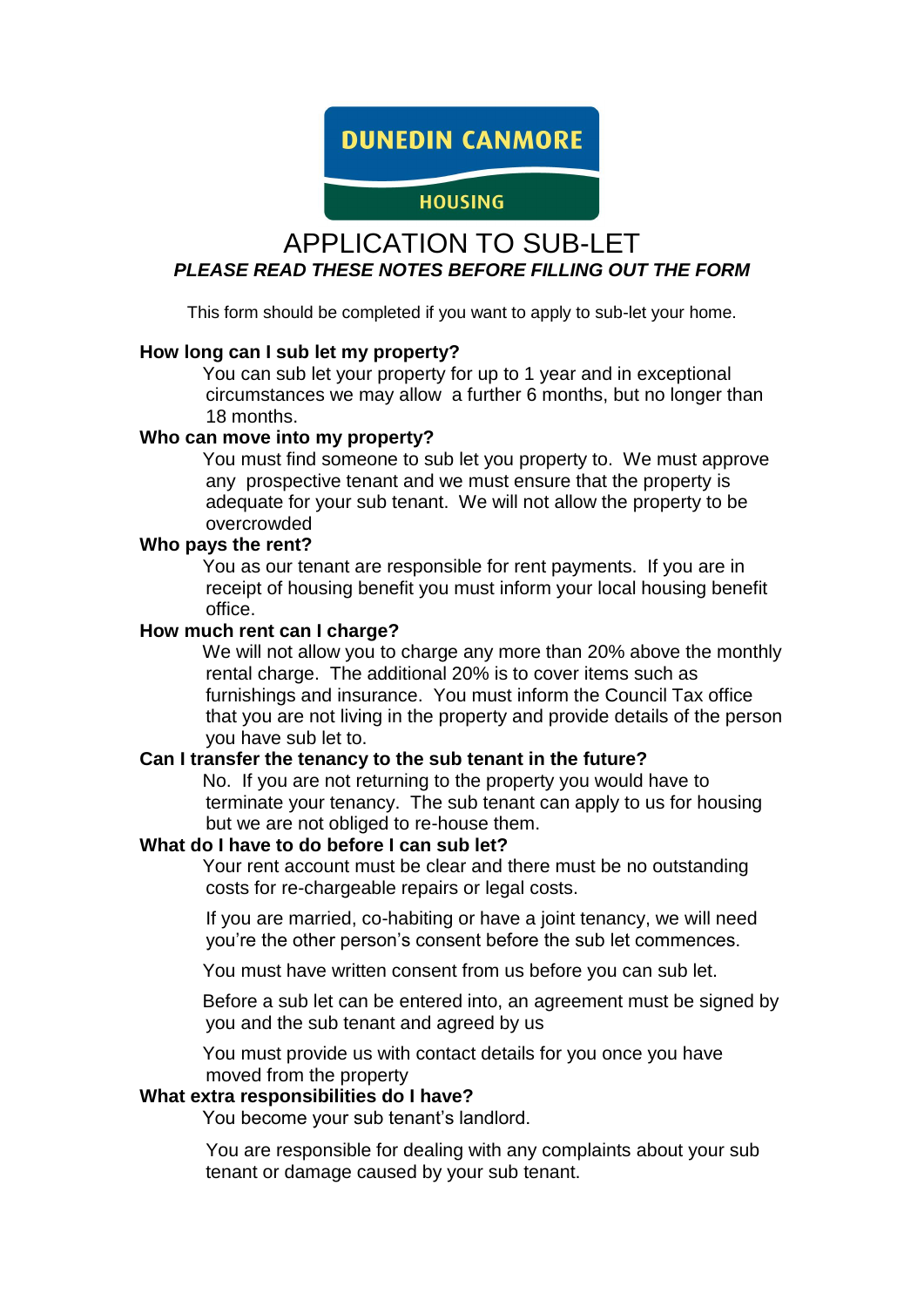**DUNEDIN CANMORE** 

**HOUSING** 

# **APPLICATION TO SUB-LET**

 $\overline{\phantom{a}}$ 

| <b>TENANT NAME:</b> |                                    |             |           |  |
|---------------------|------------------------------------|-------------|-----------|--|
|                     | JOINT TENANT NAME (if applicable): |             |           |  |
| YOUR ADDRESS        |                                    |             |           |  |
|                     |                                    |             |           |  |
|                     |                                    |             | Post Code |  |
| Telephone:          | Home                               | <b>Work</b> |           |  |
|                     | Mobile                             | Email       |           |  |

| Give details of all people currently living at the property. YOU SHOULD ALSO INCLUDE YOUR OWN<br>PERSONAL DETAILS |                 |                              |                     |                              |     |               |               |
|-------------------------------------------------------------------------------------------------------------------|-----------------|------------------------------|---------------------|------------------------------|-----|---------------|---------------|
| <b>Full Name</b>                                                                                                  |                 | Relationship to<br>Applicant | Address             |                              | Age | Date of Birth |               |
|                                                                                                                   |                 | <b>Self</b>                  |                     |                              |     |               |               |
|                                                                                                                   |                 |                              |                     |                              |     |               |               |
|                                                                                                                   |                 |                              |                     |                              |     |               |               |
|                                                                                                                   |                 |                              |                     |                              |     |               |               |
| PROPOSED SUB-LET TENANT DETAILS AND WHO WILL BE MOVING IN<br>Name of Person(s) you propose to sub-let to          |                 |                              |                     |                              |     |               |               |
| <b>Full Name</b>                                                                                                  | Male/<br>Female | Tenant                       | Relationship to Sub | <b>Current Address</b>       |     |               | Date of Birth |
|                                                                                                                   |                 |                              |                     |                              |     |               |               |
|                                                                                                                   |                 |                              |                     |                              |     |               |               |
|                                                                                                                   |                 |                              |                     |                              |     |               |               |
| PLEASE GIVE DETAILS OF YOUR PROPOSED TENANT'S CURRENT AND LAST<br><b>ADDRESS</b>                                  |                 |                              |                     |                              |     |               |               |
| Address                                                                                                           |                 | From                         | To                  | Name and Address of Landlord |     |               |               |